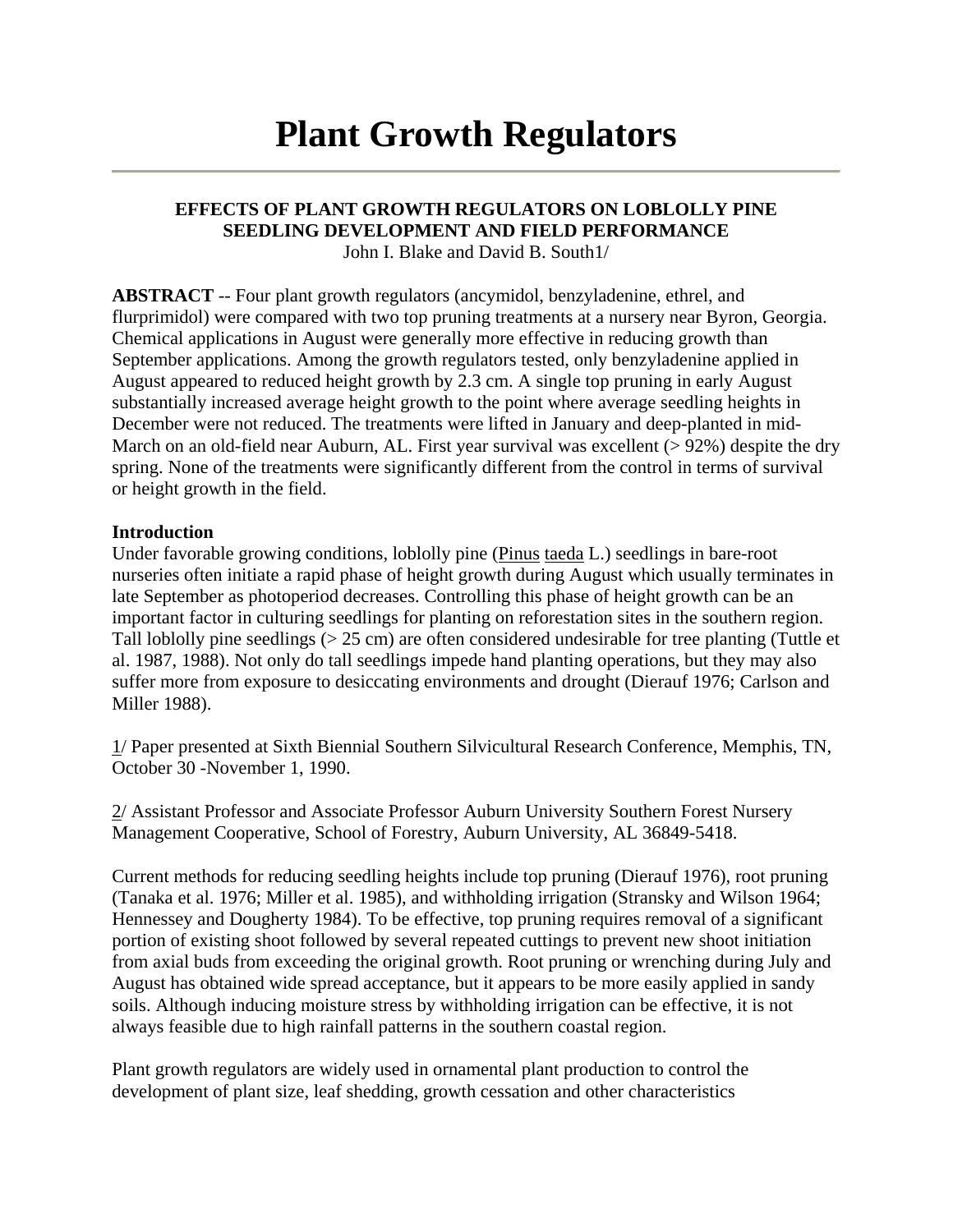(Geissbuehler et al. 1987). Growth regulators can be a cost-effective approach in creating a uniform crop appearance for marketing purposes and creating other characteristics which are desireable for handling and shipping. Such compounds have been tested on conifers for controlling growth in ornamental landscapes (Backhaus et al. 1976), seed orchards (Hare 1982, 1984), nursery seedlings (Plank 1939; Maki et al. 1946; Weston et al. 1980; Wheeler 1987), and christmas trees (Little 1984). Many of these chemicals have been reported to reduce growth, but with resulting detrimental effects either in terms of appearance or subsequent growth (Ross et al. 1983). Additionally, chemicals like paclobutrazol (Wheeler 1987), while they are highly effective in controlling heights, are very persistent in the soil. This characteristic limits their usefulness in bare-root nurseries. The objective of the study was to determine if selected growth regulator treatments could reduce late summer height growth in loblolly pine seedlings, and would these treatments adversely affect subsequent field performance.

# **Methods**

The experiment was installed on July 28, 1987, using unimproved loblolly pine at the Georgia Forestry Commission Nursery near Byron, GA. The study was laid out as a randomized complete block design with four blocks. Treatments included four chemicals (Table 1) which were applied at one of two application times (early August or early September). Plots were one meter long by 1.4 meters wide with a 0.5 meter buffer strip between plots. Within each plot eighteen were selected for repeated height measurements. Three seedlings from each of the center six drill rows nearest a line placed across the plot were tagged with numbered water-proof tape. Initial heights were measured on these seedlings at the time of treatment and every month thereafter until December.

Each chemical treatment within a monthly period was applied twice in two separate broadcast spray applications, 7 to 9 days apart. The early August applications were made on July 28th and August 8th. The September applications were made on the 4th and 11th. The solution was applied through 3-LP8003 flat fan nozzles at a pressure of 1330 kPa and a volume of 230 l/ha. Seedlings within the top pruning treatment were clipped to a uniform height of 15 cm in late July for the August treatment and 20 cm in early September for the September treatment. Approximately 70% of the seedlings in the top pruning treatment were clipped in late-July and 40% during the early September top pruning.

The ancymidol, benzyladenine, top pruning and the control treatments were lifted for outplanting and size measurements on January 6, 1988. The diameter, shoot and root dry weights were measured on the tagged seedlings. Another twenty-five seedlings per plot were placed in plastic bags and stored between 3 to 5oC until mid-March. The planting site was situated 10 km north of Auburn, AL on an abandoned agricultural field dominated by broomsedge. The surface soil texture is a clay loam. The seedlings were deep-planted (the root-collar was placed approximately 9 cm below ground-level) with shovels. Survival and height growth of each treatment was evaluated in November, 1988 and again in April, 1990. The data was subject to an analysis of variance and when appropriate, means were compared using Duncan's New Multiple Range Test (Steel and Torrie 1960).

### **Results**

Total heights at the end of the season were similar among all treatments (Table 2). The extreme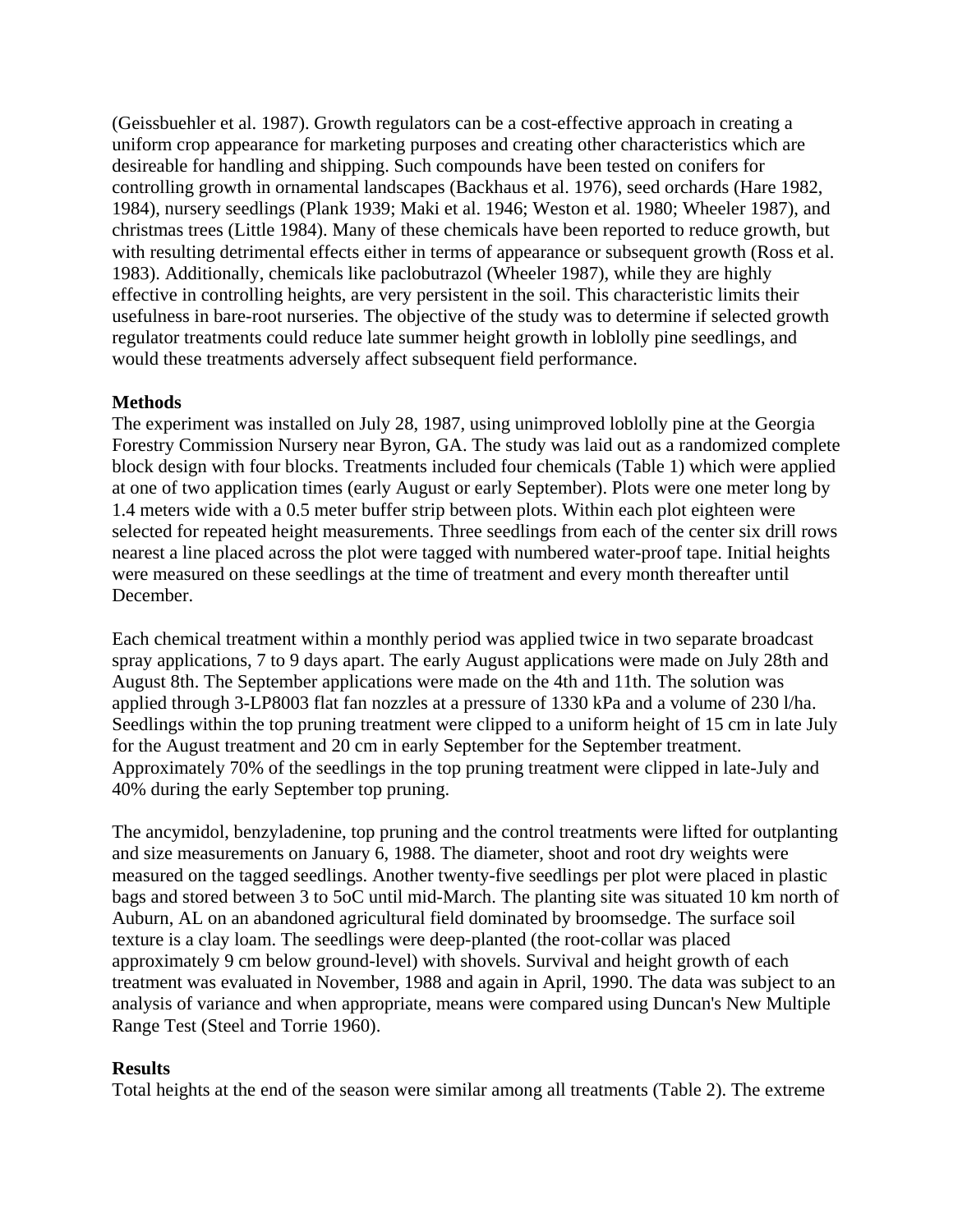variability in seedling development both within plots and between blocks likely obscured treatment effects. Differences in height growth were easier to detect than differences among final heights.

Of the treatments applied in August, only the high rate of benzyladenine significantly reduced height growth during August (Table 2). None of the treatments reduced growth during September when compared with the control. However, when applied in August, the top pruning, ancymidol, and ethrel treatments resulted in increased growth during the month of September. Chemicals applied in early September were generally ineffective in reducing subsequent height growth. The single top pruning applied in August increased average height growth during September. In contrast, seedlings top pruned in early September did not grow more than the controls. In general, height growth for all treatments was largely completed by the end of September.

No significant treatment effects were associated with either shoot length (Table 2) or diameter (Table 3). However, the height/diameter ratio was reduced by the August applications of benzyladenine. Similarly, root and shoot dry weights were unaffected by any of the treatments compared with the control (Table 3). None of the treatments improved the shoot/root ratio.

Survival among treatments (Table 4) was very high despite the 10 week storage period and the lack of rainfall for several weeks following planting. The high survival was due in part to planting the seedlings 8.8 cm deeper than the level at which they were grown in the nursery. Height growth among treatments in the field was very similar. We observed no visible evidence that the abnormal shoot growth effects (multiple buds and shorter needles) from benzyladenine persisted after planting when seedling evaluations were made in the fall of 1988.

### **Discussion**

The results from the single top pruning are consistent with previous research on this practice (Barnett 1984; Dierauf 1976; Dierauf and Olinger 1982; Mexal and Fisher 1984; Duryea 1990). A single, early top pruning tends to stimulate height growth in the nursery. As a result, removal of a significant portion of the shoot and repeated prunings are needed to reduce total height. A loss in growth from the taller seedlings that were pruned resulted in a more uniform crop. When conditions for survival are less than optimum, there appears to be a net benefit in terms of field survival (Dierauf 1976; Dierauf and Olinger 1982).

It appears that certain chemical growth regulators may be effective in controlling height growth in southern pine nurseries. In this preliminary study, benzyladenine was effective in reducing height growth when applied in August. We observed no detrimental effects on subsequent seedling performance from the 11.5 l/ha rate. However, at higher rates, benzyladenine can produce undesirable effects such as abnormal bud development, inhibition of secondary needle extension, delayed bud break, and reduced root development (data not shown). Consequently, the rate and timing of application must be carefully controlled in order to achieved a net beneficial effect. Low to moderate rates of benzyladenine (up to 11.5 l/ha) applied after secondary needle elongation is nearly complete is worthy of further study. It may also be desirable to combined this treatment with top pruning.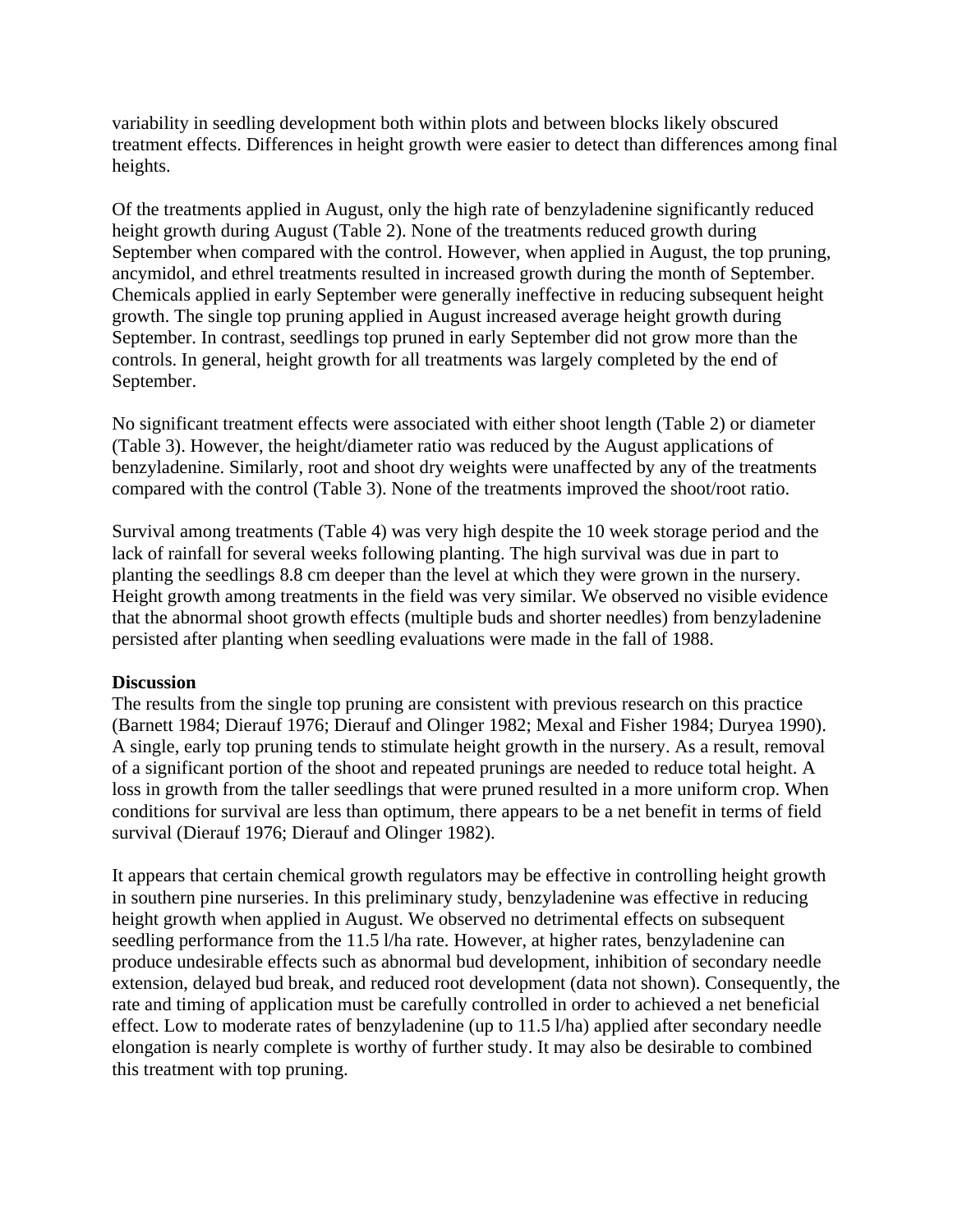#### **Acknowledgements**

Appreciation is extended to Hans Williams, Robert Childree and Nancy Stumpff for assistance in the installation and measurement of individual experiments, and to Dr. Robert Hare for helpful suggestions.

### **Literature Cited**

Backhaus, R.A.; Sachs R.M. ; Hield, H.Z. 1976. Tree growth inhibition by bark applications of morphactins. HortScience 11:578-580.

Barnett, J.P. 1984. Top pruning and needle clipping of container grown southern pine seedlings. p. 39-45. In Proc. 1984 Southern Nursery Conference, C. Lantz (ed.), Alexandria, LA, June 11- 14, 1984.

Carlson, W.C.; Miller, D.E. 1988. Morphological factors that determine water use in newly planted loblolly pine seedlings. p. 290. Agron. Abstr., 1988, Am. Soc. Agron., Madison, WI.

Dierauf, T.A. 1976. Top clipping in the nursery bed. p. 37-43. In Proc. 1976 Southeastern Nursery Conference, C. Lantz (ed.), Charleston, SC, August 3-5, 1976.

Dierauf, T.A.; Olinger, H.L. 1982. Loblolly pine undercutting, lateral root pruning, top clipping study. Occasional Report #58, Virginia Division of Forestry, Charlottesville, VA.

Duryea, M.L. 1990. Nursery fertilization and top pruning of slash pine seedlings. S. J. Appl. Forestry 14:73-76.

Geissbuehler, H.; Kerber, E.; Mueller, U. [and others]. 1987. Prospects for chemical plant growth regulation: An industrial viewpoint. p. 11-17. In Plant Growth Regulators for Agricultural and Amenity Use, A. F. Hawkins, A. D. Stead and N. J. Pinfield (eds.). BCPC Monograph #36, UK.

Hare, R.C. 1982. Effect of nine growth retardants applied to loblolly and slash pine. Can J. For. Res. 12:112-114.

Hare, R.C. 1984. EL-500: an effective growth retardant for dwarfing southern pine seedlings. Can J. For. Res. 14:123-127.

Hellmars, H.; Hesketh, J.D. 1974. Phytotronics and modeling plant growth. p. 637-644. In Mechanisms of Regulation of Plant Growth, R. E. Buarski, A. R. Ferguson and M. M. Cresswell (eds.), Royal Soc. New Zealand Bull. #12.

Hennessey, T.C.; Dougherty, P.M. 1984. Characterization of the internal water relations of loblolly pine seedlings in response to nursery cultural treatments: implications for reforestation success. p. 225-243. In M.L. Duryea and G.N. Brown (eds.) Seedling Physiology and Reforestation Success. Martinus Nijhoff/Dr. W. Junk Publishers, Dordrecht, Boston, Lancaster.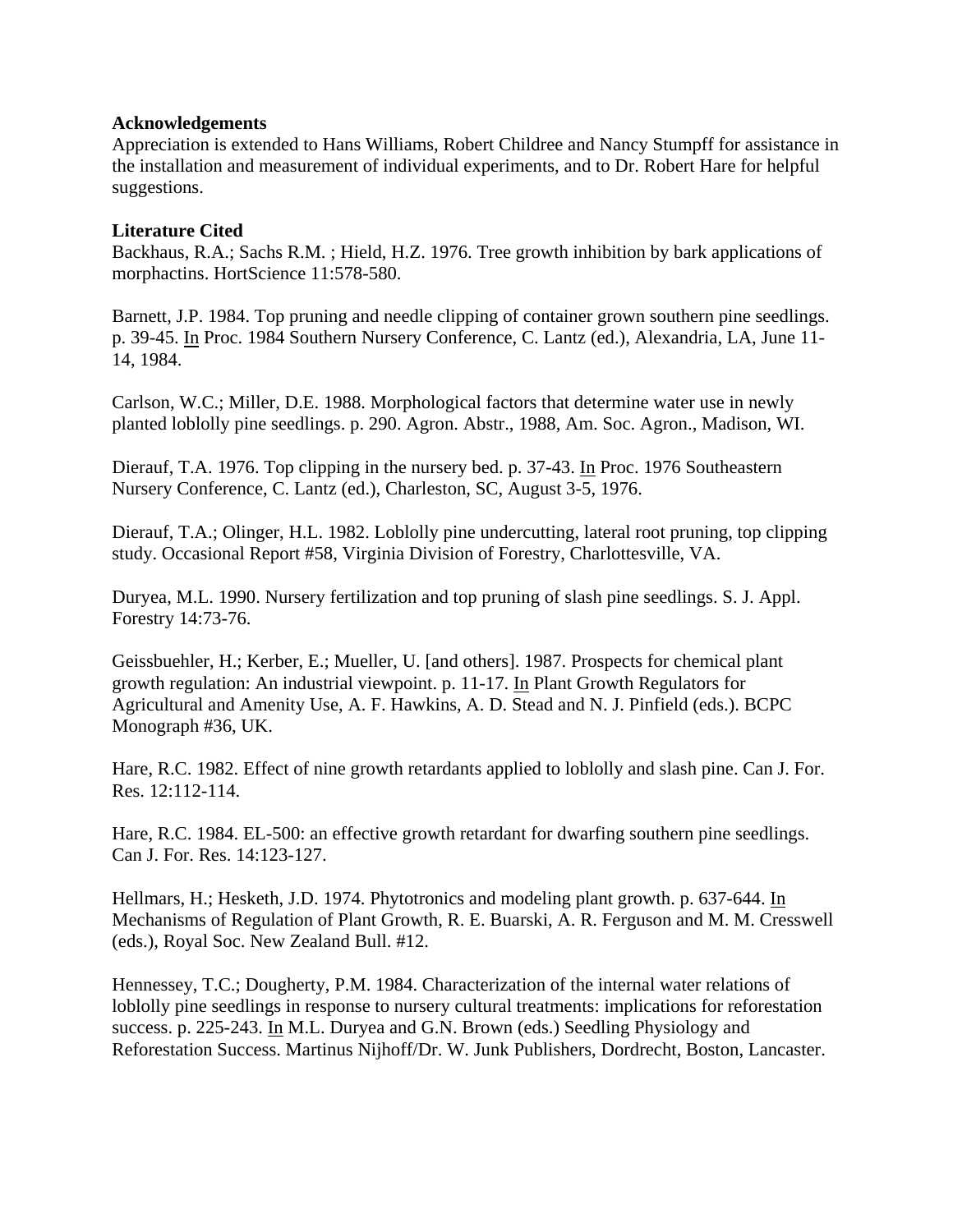Little, C.H.A. 1984. Promoting bud development in balsam fir Christmas trees with 6 benzylaminopurine. Can J. For. Res. 14:447-451.

Maki, T.E.; Marshall, H.; Ostrom, C.E. 1946. Effects of naphthaleneacetic-acid sprays on the development and drought resistance of pine seedlings. Bot. Gaz. 107:297-312

Mexal, J.G.; Fisher, J.T. 1984. Pruning loblolly pine seedlings. p. 75-83. In Proc. 1984 Southern Nursery Conference, C. Lantz (ed.), Alexandria, LA, June 11-14, 1984.

Miller, A.E.; Rose R.W.; Ray, K.F. 1985. Root wrenching and top pruning effects on loblolly pine nursery seedling development. p. 11-17. In Proc. Third Biennial Southern Silvicultural Res. Conference, E. Shoulders (ed.), Atlanta, GA, Nov. 7-8, 1984. USDA Southern For. Exp. Sta. Gen. Tech. Report SO-54.

Mullin, R.E. 1964. Influence of planting depth on survival and growth of red pine. Forestry Chron. 40:384-391.

Plank, D.K. 1939. Root response of slash pine seedlings to indolebutyric acid. J. Forestry 37:497-498.

Ross, S.D.; Pharis, R.P.; Binder, W.D. 1983. Growth regulators and conifers: their physiology and potential uses in forestry. p. 35-78. In Plant Growth Regulating Chemicals, L. G. Nickell (ed.), CRC Press, Boca Raton, FL.

Rowan, J. 1987. Nursery seedling quality affects growth and survival in outplantings. Res. Pap. 70. Macon, GA; Georgia Forestry Commission, Research Division. 15 pp.

Steel, R.G.D.; Torrie, J.H. 1960. Principles and Procedures of Statistics. McGraw-Hill Co., New York, 481 pp.

Stransky J.J.; Wilson, D.R. 1964. Terminal elongation of loblolly and shortleaf seedlings under soil moisture stress. Soil Sci. Am. Proc. 28:439-440.

Tanaka, Y.; Walstad, J.D.; Borrecco, J.E. 1976. The effect of wrenching on morphology and field performance of Douglas-fir and loblolly pine seedlings. Can. J. For. Res. 6:453-458.

Tuttle, C.L.; South. D.B.; Golden, M.S. [and others]. 1987. Relationship between initial seedling height and survival and growth of loblolly pine seedlings planted during a droughty year. Southern Journal of Applied Forestry 11(3):139-143.

Tuttle, C.L.; South, D.B.; Golden, M.S. [and others]. 1988. Initial Pinus taeda seedling height relationship with early survival and growth. Can. J. For. Res. 18:887-871.

Weston, G.D.; Carlson, L.W.; Wambold, E.C. 1980. The effect of growth retardants and inhibitors on container grown Pinus contorta and Picea glauca. Can. J. For. Res. 10:510-516.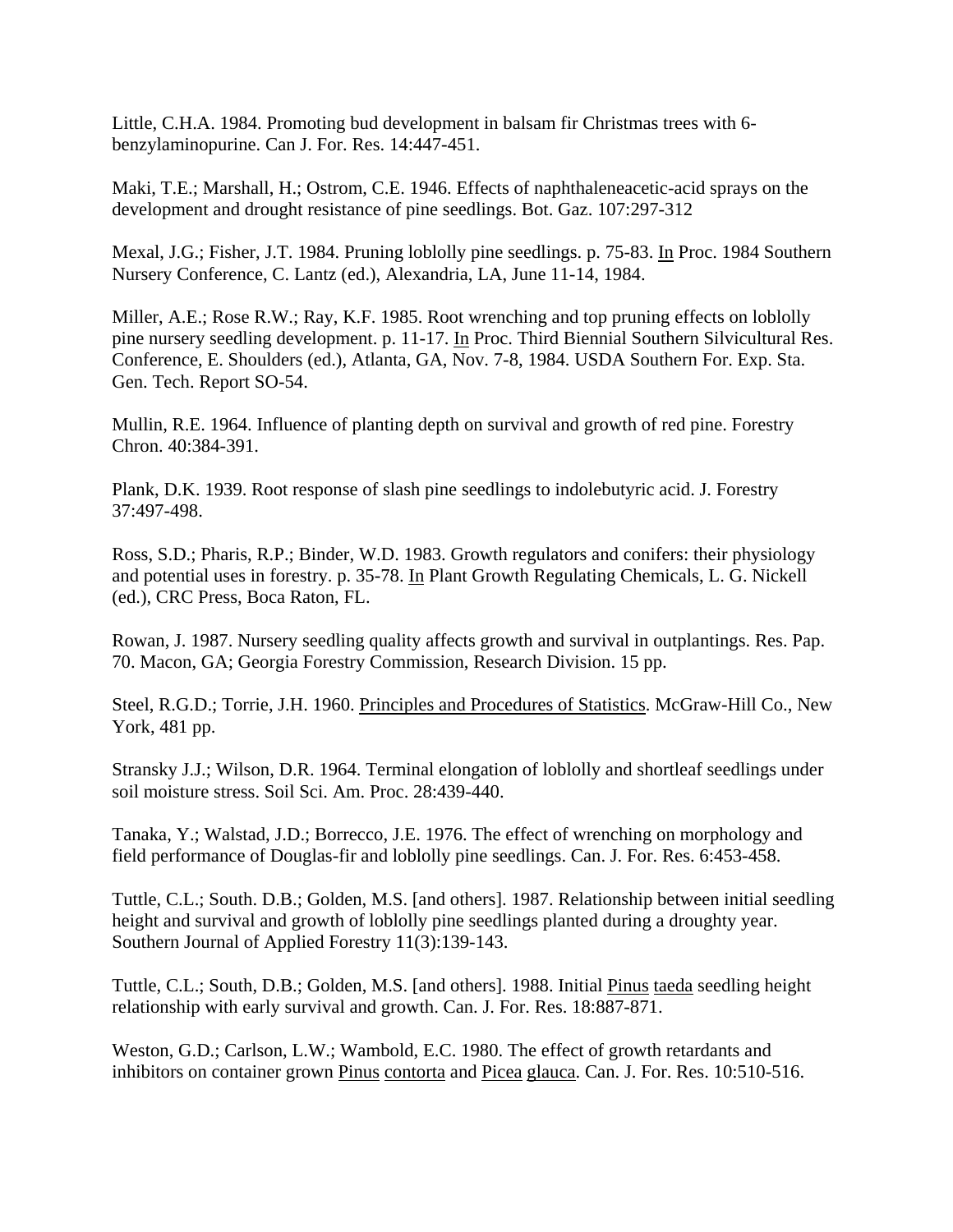Wheeler, N.C. 1987. Effect of paclobutrazol on Douglas-fir and loblolly pine. J. Hort. Sci. 62:101-106.

**Table 1.** Chemical treatments and rates used. Two applications were made to each plot to equal the total amount applied.

| Common name                       |               | Concentration | Rate/application |       | Total applied |          |
|-----------------------------------|---------------|---------------|------------------|-------|---------------|----------|
| (Product Trade Name)              | Low           | High          | Low              | High  | Low           | High     |
|                                   | mg a.i./liter |               | $g$ a.i./ha      |       | Product/ha    |          |
| Flurprimidol<br>(Cutlass 50W)     | 0.5           | 1.0           | 0.115            | 0.23  | $0.46$ g      | $1.84$ g |
| Ancymidol<br>$(A-Rest\ 0.0264\%)$ | 50.0          | 100.0         | 11.5             | 23.0  | 87.41         | 174.81   |
| Ethrel<br>$(Florel 4\%)$          | 1000.0        | 2000.0        | 230.0            | 460.0 | 11.51         | 23.01    |
| Benzyladenine<br>$(Pro-Shear 2%)$ | 500.0         | 1000.0        | 115.0            | 230.0 | 11.51         | 23.01    |

Each solution contained 0.05% of ARMOX C-12 wetting agent.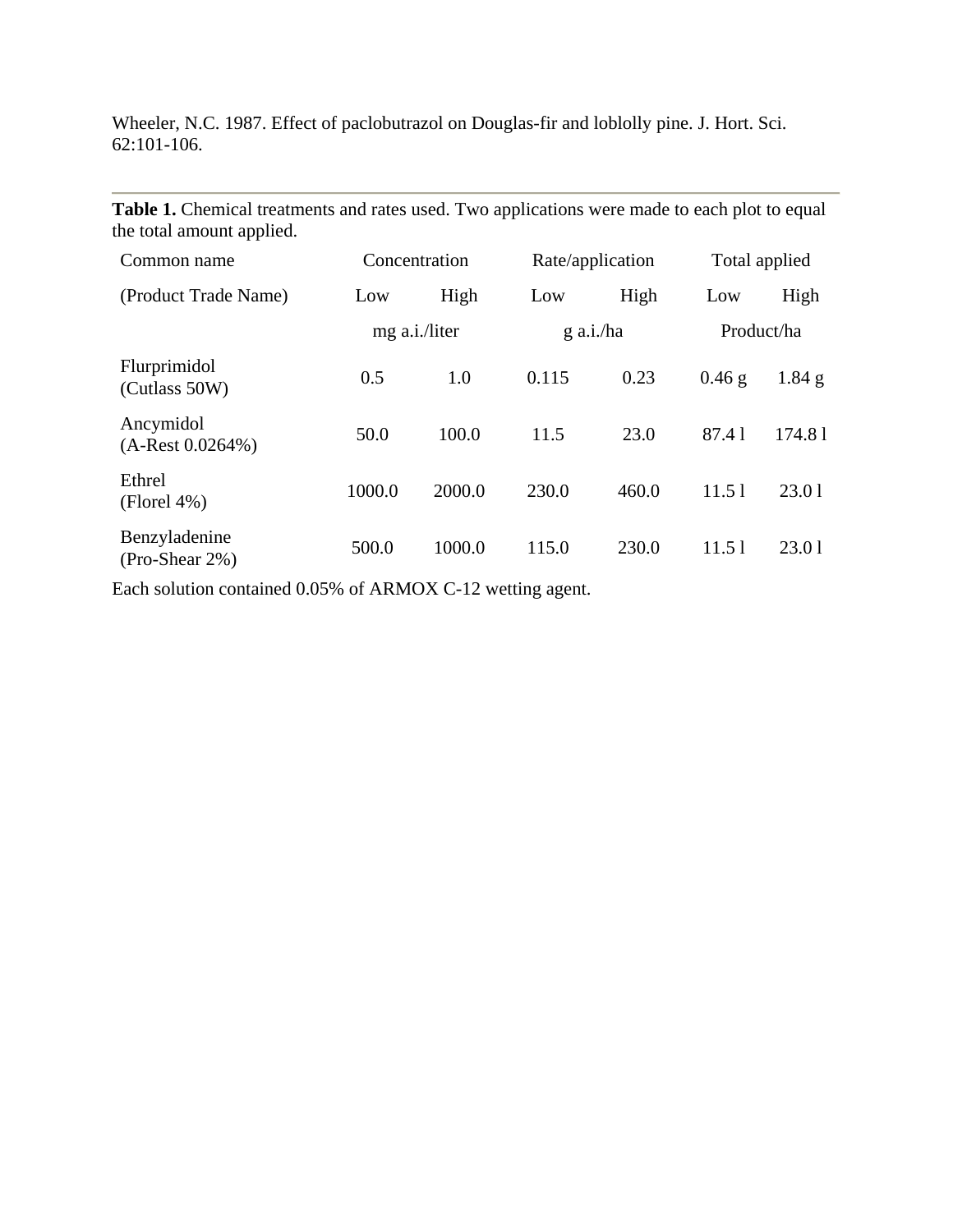| Product                 |                                                                                                                                                                                                                                      |                | Height growth           | December                |     |
|-------------------------|--------------------------------------------------------------------------------------------------------------------------------------------------------------------------------------------------------------------------------------|----------------|-------------------------|-------------------------|-----|
| Treatment               | rate/ha                                                                                                                                                                                                                              | Date           |                         | August September height |     |
|                         |                                                                                                                                                                                                                                      | month          |                         |                         |     |
| Control                 |                                                                                                                                                                                                                                      |                | 38.1 a                  | $12.7$ def              | 214 |
| Top prune               | and the contract of the second                                                                                                                                                                                                       | August         | $23.0$ ab               | 48.8 a                  | 219 |
| Top prune               | <u>and a strong strong strong strong strong strong strong strong strong strong strong strong strong strong strong strong strong strong strong strong strong strong strong strong strong strong strong strong strong strong stron</u> | September ---- |                         | $12.0 \text{ ef}$       | 209 |
| Ancymidol               | 87.41                                                                                                                                                                                                                                | August         | 38.2 a                  | 19.5 bcde               | 231 |
| Ancymidol               | 87.41                                                                                                                                                                                                                                | September ---- |                         | 16.3 cdef               | 229 |
| Ancymidol               | 174.81                                                                                                                                                                                                                               | August         | 38.4 a                  | 26.3 bc                 | 241 |
| Ancymidol               | 174.81                                                                                                                                                                                                                               | September ---- |                         | 19.5 bcd                | 222 |
| Benzyladenine           | 11.5 1                                                                                                                                                                                                                               | August         | $22.0$ ab               | 15.6 cdef               | 211 |
| Benzyladenine 11.5 l    |                                                                                                                                                                                                                                      | September ---- |                         | 21.5 bcde               | 211 |
| Benzyladenine           | 23.01                                                                                                                                                                                                                                | August         | 18.1 <sub>b</sub>       | 0.7f                    | 191 |
| Benzyladenine           | 23.01                                                                                                                                                                                                                                | September ---- |                         | $15.7$ cdef             | 213 |
| Etherl                  | 11.51                                                                                                                                                                                                                                | August         | 33.6 ab                 | 25.4 bcd                | 222 |
| Etherl                  | 11.51                                                                                                                                                                                                                                | September ---- |                         | 17.8 cdef               | 223 |
| Etherl                  | 23.01                                                                                                                                                                                                                                | August 28.6 ab |                         | 30.7 <sub>b</sub>       | 208 |
| Etherl                  | 23.01                                                                                                                                                                                                                                | September ---- |                         | $21.1$ bcde             | 213 |
| Flurprimidol            | $0.92$ g                                                                                                                                                                                                                             | August         | 37.9 a                  | $14.1$ cdef             | 225 |
| $Flurprimidol$ $0.92 g$ |                                                                                                                                                                                                                                      | September ---- |                         | 18.0 bcdef              | 217 |
| Flurprimidol            | $1.84$ g                                                                                                                                                                                                                             | August         | $29.0$ ab               | 21.8 bcde               | 224 |
| Flurprimidol            | $1.84$ g                                                                                                                                                                                                                             | September      | $\qquad \qquad - - - -$ | $23.9$ bcde             | 229 |

**Table 2.** Height growth during August and September and the final height in December for tagged seedlings of each treatment.

No significant treatment effects were found for height in December (F-test =  $0.5840$ ). Means followed by the same letter are not significantly different at the 5% level of probability (as determined by Duncan's New Multiple Range test).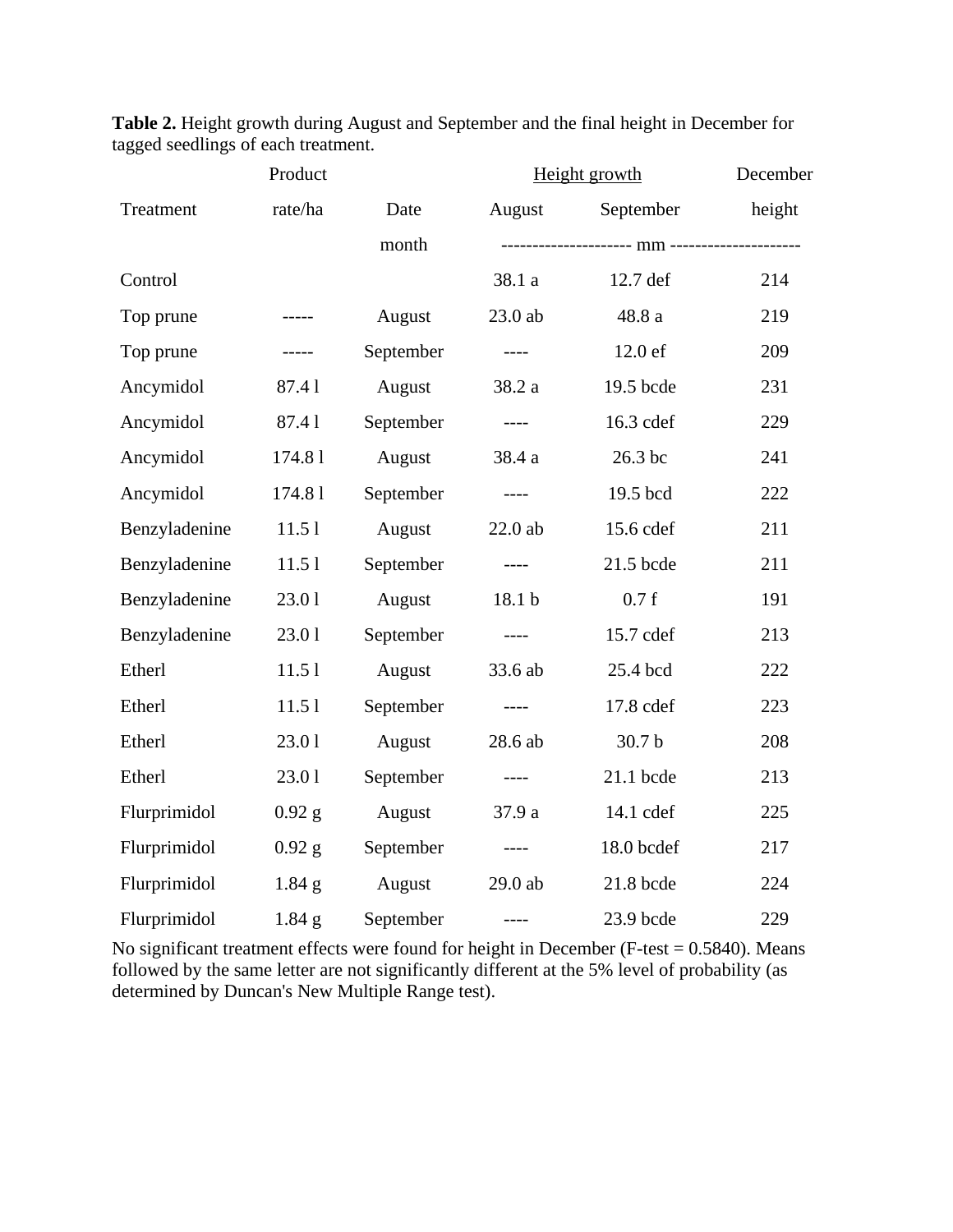|               |       |           |            | Height          | Dry weight  |      | Shoot      |
|---------------|-------|-----------|------------|-----------------|-------------|------|------------|
| Treatment     | Rate  | Date      | Diameter   | diameter        | Shoot       | Root | Root       |
|               | 1/ha  | month     | $-$ mm $-$ | $-$ mm/mm $-$   | $--- g ---$ |      | $- g/g -$  |
| Control       |       |           | 4.05       | 53 a            | 2.61        | 1.33 | 1.94c      |
| Top prune     |       | August    | 4.10       | 54 a            | 2.54        | 1.12 | $2.27$ abc |
| Top prune     |       | September | 4.19       | $50$ ab         | 2.61        | 1.37 | 1.95c      |
| Ancymidol     | 87.4  | August    | 4.69       | 49ab            | 3.68        | 1.61 | $2.29$ abc |
| Ancymidol     | 87.4  | September | 4.39       | 52 a            | 3.06        | 1.28 | $2.39$ ab  |
| Ancymidol     | 174.8 | August    | 4.48       | 54 a            | 3.25        | 1.37 | $2.36$ ab  |
| Ancymidol     | 174.8 | September | 4.36       | $50$ ab         | 3.15        | 1.39 | $2.25$ abc |
| Benzyladenine | 11.5  | August    | 4.58       | 46 <sub>b</sub> | 3.24        | 1.51 | $2.16$ abc |
| Benzyladenine | 11.5  | September | 4.12       | 53 a            | 2.82        | 1.09 | 2.53a      |
| Benzyladenine | 23.0  | August    | 4.28       | 45 b            | 2.57        | 1.27 | $2.01$ bc  |
| Benzyladenine | 23.0  | September | 3.95       | 53 a            | 2.90        | 1.41 | $2.02$ bc  |

**Table 3.** Average diameter, height/diameter ratio, shoot weight, root weight, and shoot/root ratio for tagged seedlings lifted on January 6, 1988.

No significant treatment effects were found for diameter (F-test = 0.1987), shoot weight (F-test =  $0.1681$ ) or root weight (F-test = 0.1925). Means followed by the same letter are not significantly different at the 5% level of probability (as determined by Duncan's New Multiple Range test).